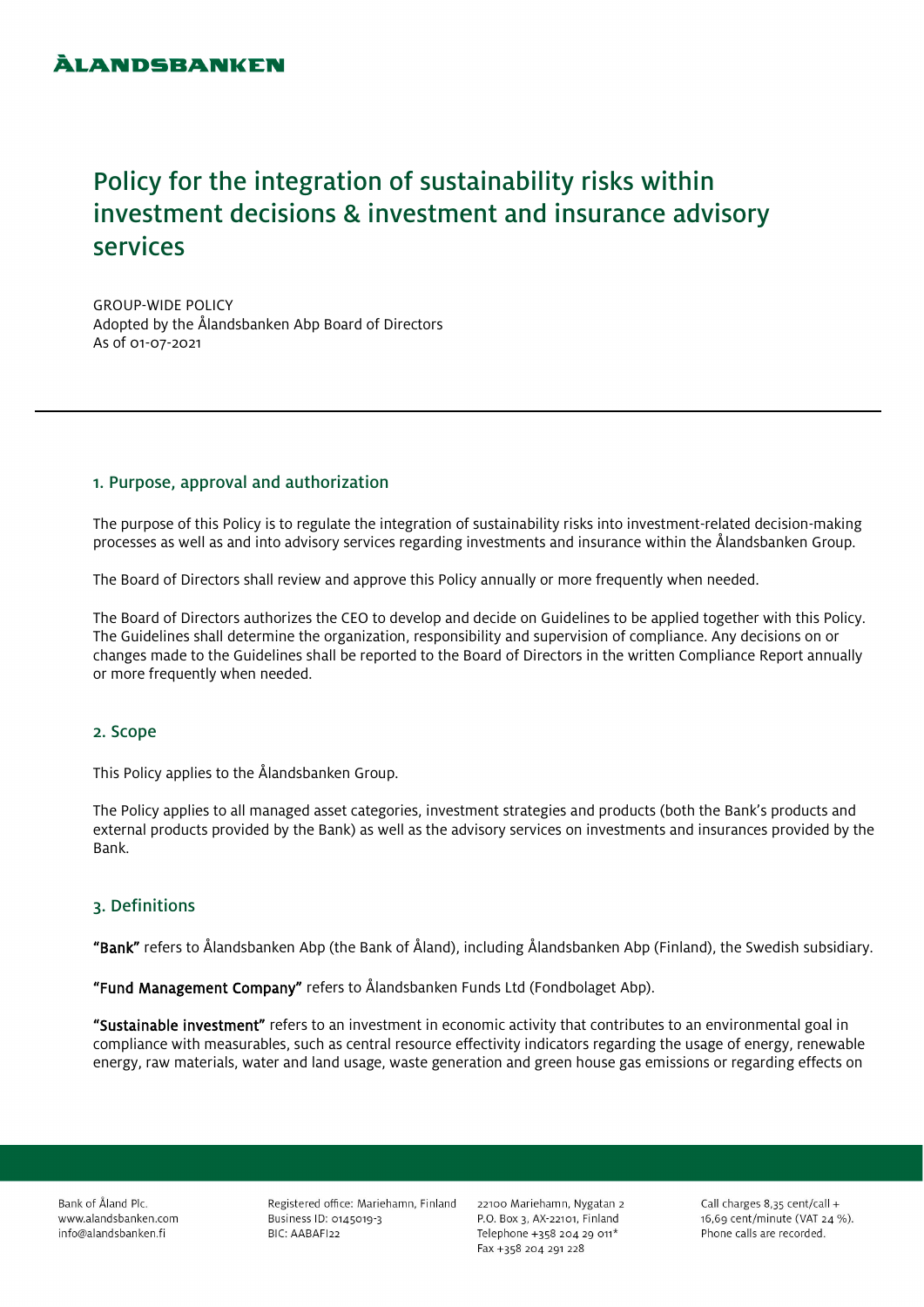# **ÀLANDSBANKEN**

biodiversity and circular economy, or an investment into economic activity that promotes a social objective, especially investments that contribute to combating inequality or that promote social cohesion, social integration or good labor relations, or an investment in human capital or in economically or socially disadvantaged groups, provided that the investments do not cause significant damage to any of these and that the investment object complies with the best practices for good governance, especially regarding healthy corporate governance, relations between employer and employees, relevant staff salaries, and tax compliance.

"Sustainability factors" refers to environment-related and social as well as employee-related questions, respect for human rights and combating corruption and bribery.

"Sustainability risk" refers to an environment-related, social or governance-related event or circumstances which could have an actual or potential significantly negative effect on the value of the investment.

"Investment" refers to the investments in funds and portfolios managed by Ålandsbanken.

"Nordic Swan Ecolabel" refers to the official ecolabel of the Nordic Countries established in 1989. The Nordic Swan Ecolabel audits the environmental impact of products and services during their complete lifecycle from raw material to waste and sets requirements regarding their function and quality.

"UN Global Compact" refers to the United Nations' international principles issued in 1999 to guide companies in matters concerning human rights, questions related to labor law, the environment and corruption.

"UNEP FI" refers to the United Nations Environment Program Finance Initiative. UNEP FI is a public-private partnership between the UN's environmental program (UNEP) and the global financial sector.

"UNPRI" refers to the UN Principles for Responsible Investment. The UN PRI (United Nations Principles for Responsible Investment), developed to promote responsibility regarding environmental and social questions as well as employee relations, were launched in 2006 as an open global initiative for institutional investors.

"Ålandsbanken Group" or "Ålandsbanken" refers to the Bank and the Fund Management Company.

# 4. Regulatory framework

The primary framework (EU):

• The EU regulation 2019/2088 of the European Parliament and of the Council on sustainability-related disclosures in the financial services sector. ("Disclosure Regulation")

# 5. Ålandsbanken's view on responsible investments

#### 5.1 Background

ESG factors are always considered in Ålandsbanken's investment work.

Ålandsbanken signed the United Nations' Principles for Responsible Investment (UNPRI) in 2010. The same year,

Bank of Åland Plc. www.alandsbanken.com info@alandsbanken.fi

Registered office: Mariehamn, Finland Business ID: 0145019-3 BIC: AABAFI22

22100 Mariehamn, Nygatan 2 P.O. Box 3, AX-22101, Finland Telephone +358 204 29 011\* Fax +358 204 291 228

Call charges 8.35 cent/call + 16,69 cent/minute (VAT 24 %). Phone calls are recorded.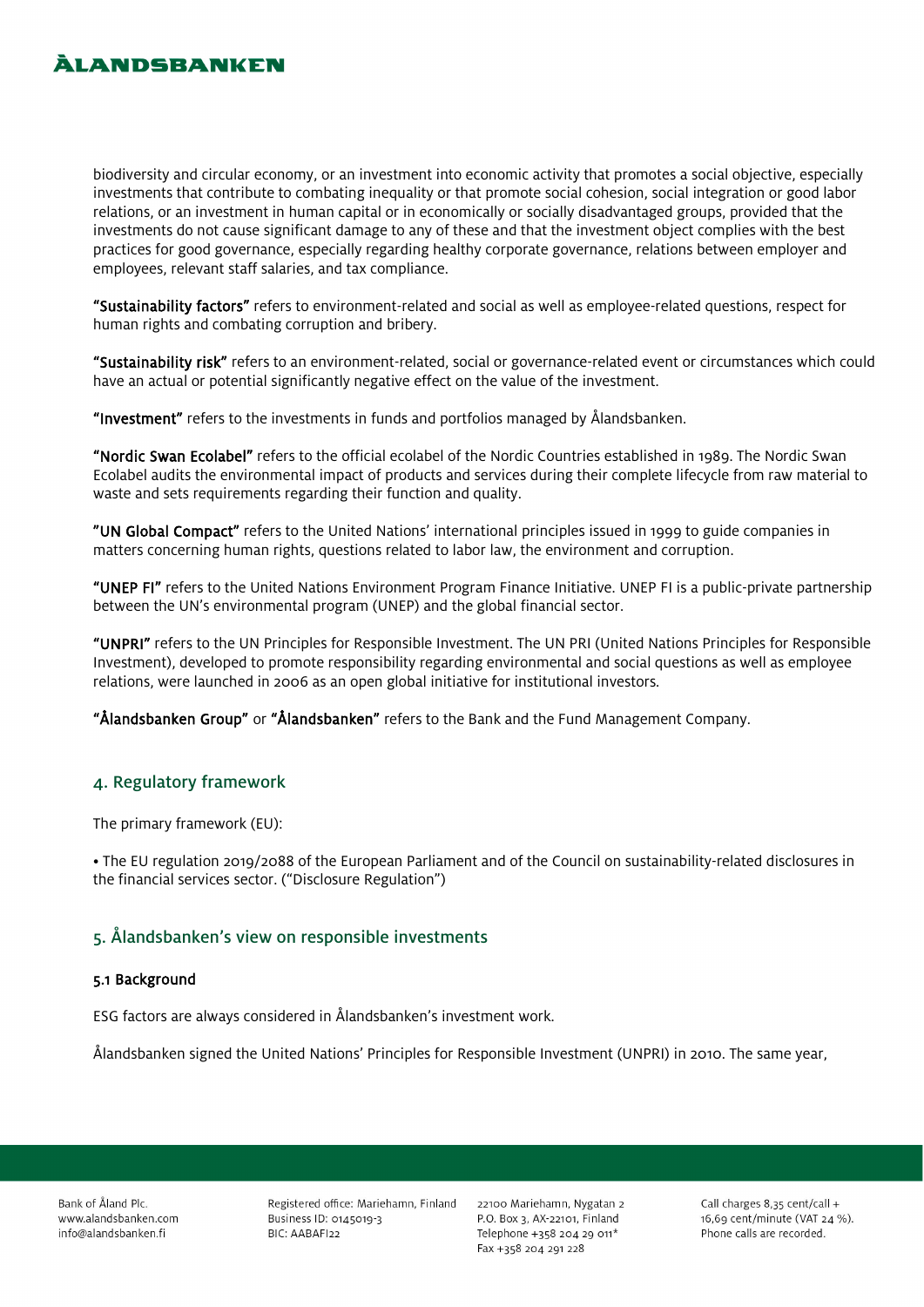# **ÀLANDSBANKEN**

Ålandsbanken became a founding member of FINSIF, Finland's Sustainable Investment Forum. In May 2016, Ålandsbanken also became a member of the corresponding Swedish forum, SWESIF.

Ålandsbanken adheres to an active management approach, and all management is carried out in a responsible way in accordance with the principles regarding responsible investments determined in this Policy.

### 5.2 Responsible investments

In Ålandsbanken's view, a company's commitment to act responsibly when it comes to, for example, the environment, social responsibility, and corporate governance, may have a positive affect on the company's financial result in the long perspective. Companies where the management, the board and the owners take Sustainability factors in consideration in addition to traditional financial aspects have, according to Ålandsbanken's assessment, good prospects of being successful.

This view is supported by the global trend that indicates increasing awareness of that both consumers and investors are becoming increasingly aware of responsible companies and products and prefer them over others. Therefore, a sustainability assessment is integrated into every investment decision at Ålandsbanken. In this way, the Bank strives to be an active contributor to a better and more sustainable society.

Ålandsbanken only invests in companies that comply with the principles of the UN Global Compact.

Regarding funds that have been granted the Nordic Swan Ecolabel, Ålandsbanken adheres to the obligations and reporting standards required by the label.

### 5.3 Implementation

Ålandsbanken's work with sustainable investments can be dealt into phases. First, sectors that are not considered sustainable and/or that have a strong negative sustainability impact are excluded.

Next, Ålandsbanken strives to make actively responsible investment decisions when selecting financial instruments for its portfolios and funds.

### 5.3.1 Exclusion

Ålandsbanken does not invest in companies who are active in producing (for more than 5 % of the company's revenue, if not otherwise stated):

- controversial weapons
- pornography
- gambling
- tobacco (including cannabis)
- thermal coal (more than 20 % of company revenue)

Ålandsbanken invests selectively in companies that produce alcoholic beverages.

Ålandsbanken does not invest in companies which have received a notice for violating the UN Global Compact. In case any of the present holdings are black-listed for violating these conventions and do not show willingness to make the necessary changes, the holdings will be disposed of within 2 years from the registering of the event.

Bank of Åland Plc. www.alandsbanken.com info@alandsbanken.fi

Registered office: Mariehamn, Finland Business ID: 0145019-3 BIC: AABAFI22

22100 Mariehamn, Nygatan 2 P.O. Box 3, AX-22101, Finland Telephone +358 204 29 011\* Fax +358 204 291 228

Call charges 8,35 cent/call + 16,69 cent/minute (VAT 24 %). Phone calls are recorded.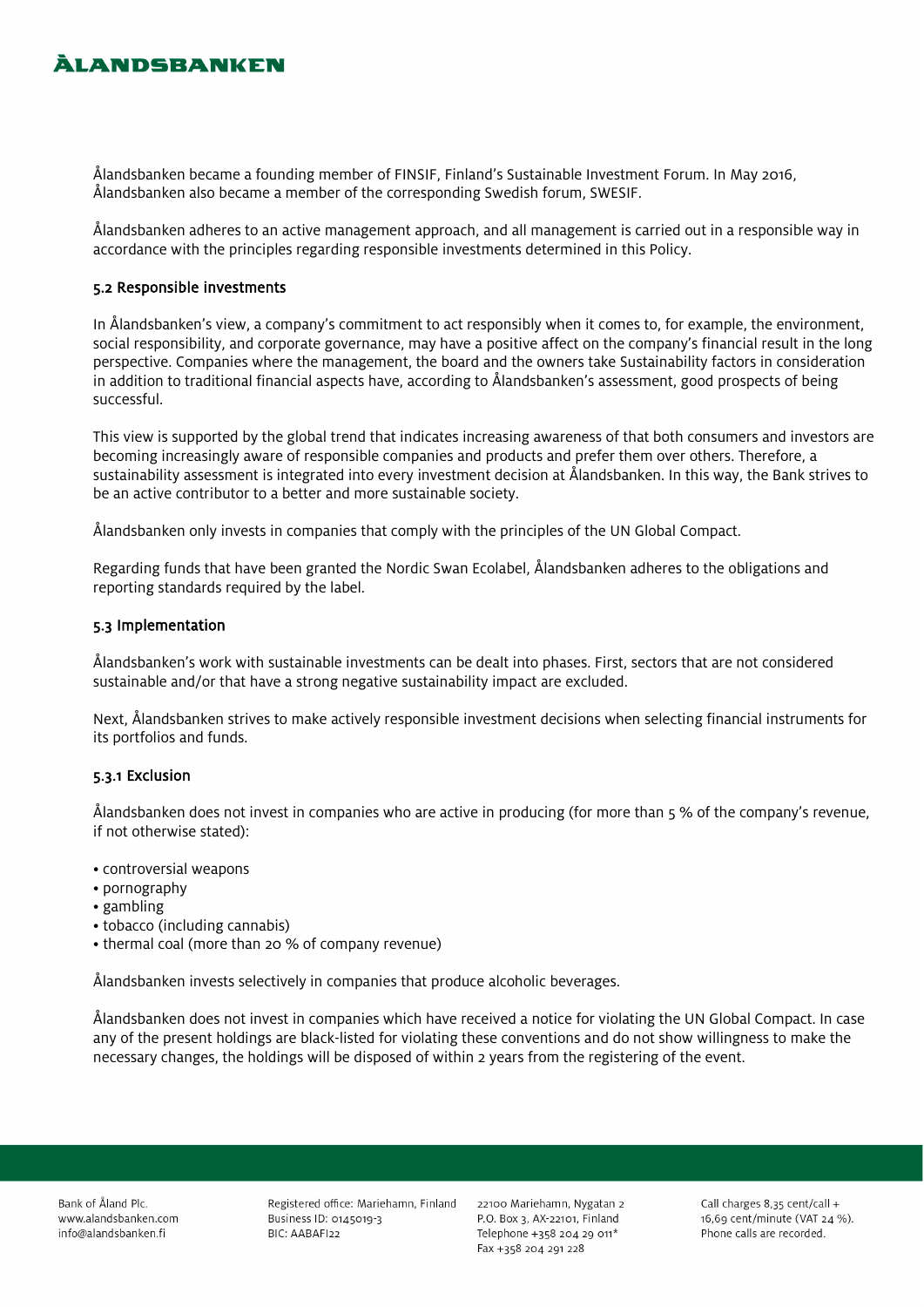# **ÀLANDSBANKEN**

The exclusions apply to all funds and portfolios that are managed within the Ålandsbanken Group.

### 5.3.2. Inclusion: analysis and investment process

By carrying out exclusions according with the section above, an investment universe for further analyses and the selection of individual investment objects is achieved. In addition to the financial risks and possibilities associated with each individual investment, the analysis of potential investment objects takes into account any sustainability factors that may affect the investment object. An overall assessment of the sustainability risks and possibilities related to each potential investment object is carried out as an integrated part of the due diligence process.

In order to achieve a systematic process and to deepen the sustainability analysis, Ålandsbanken has entered into agreement with an external partner. The collaboration provides access to a database as well as sustainability factor analyses. The database, which includes companies from all around the world, provides tools for assessing how sustainability factors are handled within investments. The identified sustainability factors and risks are analyzed with the help of the data in the external database, for example regarding risk classification as well as the likelihood and magnitude of the identified sustainability risks. Each analysis is documented using a shared template, and any identified sustainability risks are assessed continuously.

The investment process described above, including the assessment of sustainability factors, covers all funds and portfolios managed within Ålandsbanken.

### 5.4 Shareholder engagement

In questions related to shareholders, the fund management company acts in accordance with the principles defined in the ownership policy of Ålandsbanken Funds Ltd. In keeping with the Bank's principles regarding capital management and corporate governance, the Bank does not apply shareholder engagement in companies in which it has invested on behalf of its clients. The ownership policy of Ålandsbanken Funds Ltd. As is available on the Bank website.

# 6. Information on investment products that promote environment-related or social characteristics or have sustainable investing as their goal

### 6.1 Products that promote environment-related or social characteristics (the so-called Article 8 products in the Sustainable Finance Disclosure Regulation)

For such financial products provided by Ålandsbanken that promote for example environment-related or social characteristics or a combination of the two, Ålandsbanken shall, provided that the companies invested in comply with the principles of good corporate governance, in its disclosures made prior to entering into a contract, include information regarding how the said characteristics are achieved.

For financial products that promote sustainability factors, in addition to the principles for responsible investing described in section 5, the process of selecting investment objects takes into consideration additional selection criteria which are deemed to promote for example the environment-related or social characteristics and ambitions of the financial product.

### 6.2 Investment products that have sustainable investing as their goal (the so-called Article 9 products in the Sustainable Finance Disclosure Regulation)

Bank of Åland Plc. www.alandsbanken.com info@alandsbanken.fi

Registered office: Mariehamn, Finland Business ID: 0145019-3 BIC: AABAFI22

22100 Mariehamn, Nygatan 2 P.O. Box 3, AX-22101, Finland Telephone +358 204 29 011\* Fax +358 204 291 228

Call charges 8.35 cent/call + 16,69 cent/minute (VAT 24 %). Phone calls are recorded.